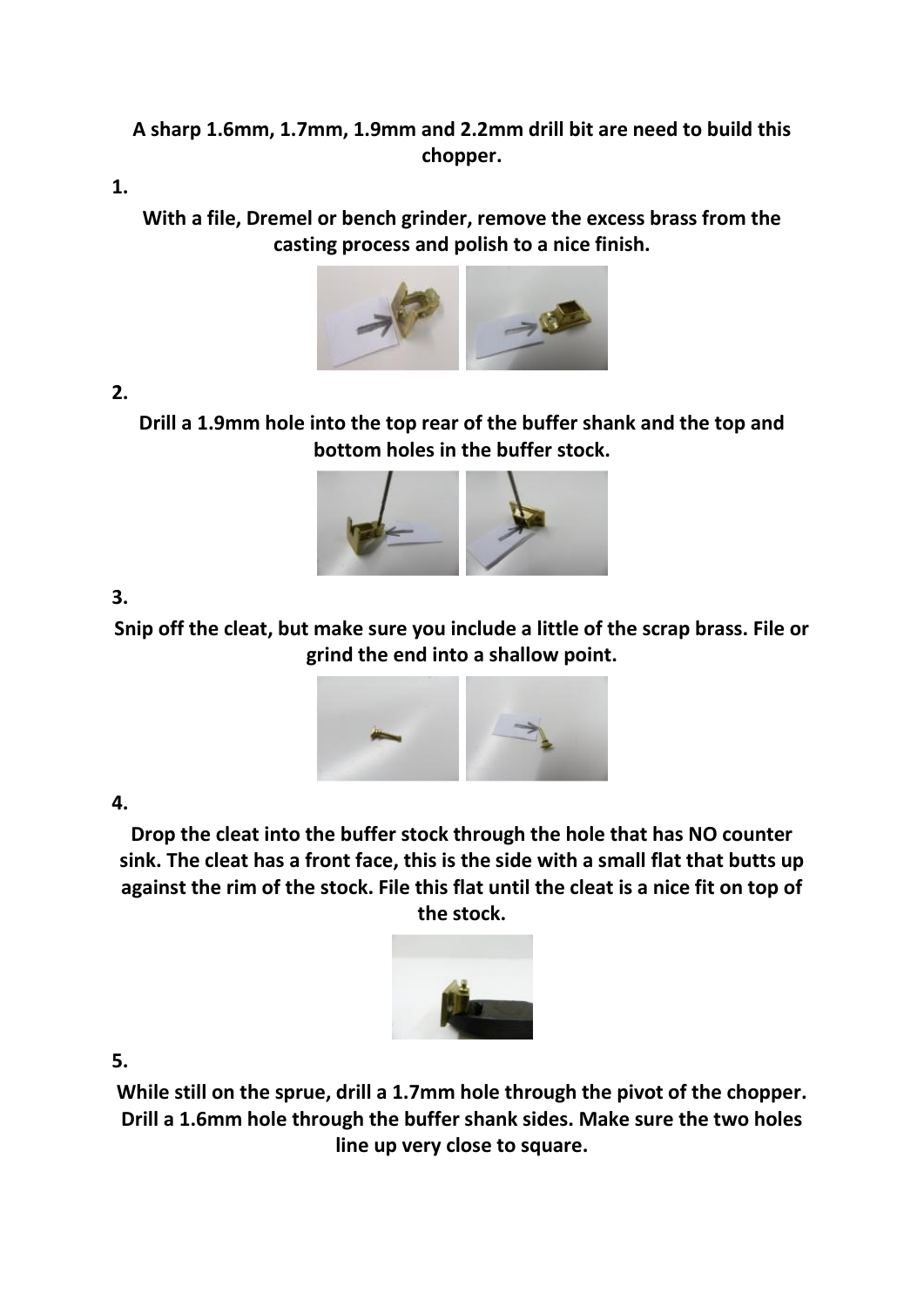

#### **6.**

**Snip off the pivot pin and cut off the waste brass from the chopper. File the chopper to a neat finish. Drop the chopper into position and push the pivot pin into place. Solder with a soldering iron, (70-80 watt) or 'peen' the pivot pin with a small hammer to fix into position. You could also use a blob of Epoxy glue. Make sure the chopper stays loose!!**



## **7.**

**Drill two 2.2mm holes into the shank. Due to shrinkage, we have found you will need to keep these holes tight to the outside of the marked holes. Even then you may need to slot the holes outwards a few fractions to get the correct hole spacing. There is plenty of metal to do this, so there is no problem.**



## **8.**

**Put the shank into the stock with the cleat in the correct position and making sure the stock has the counter sink at the bottom. Solder, (with a 70-80 watt iron) or 'peen' with a small hammer the bottom of the cleat to fix into position. You could also use a blob of Epoxy glue. Polish to a neat finish.**



## **9.**

**Fit the spring into the back of the stock onto the tongue of the shank. Note if the buffer head is square to the stock, if not, rotate the spring until all is square to the eye. Paint and bolt onto your buffer beam. This coupling does**